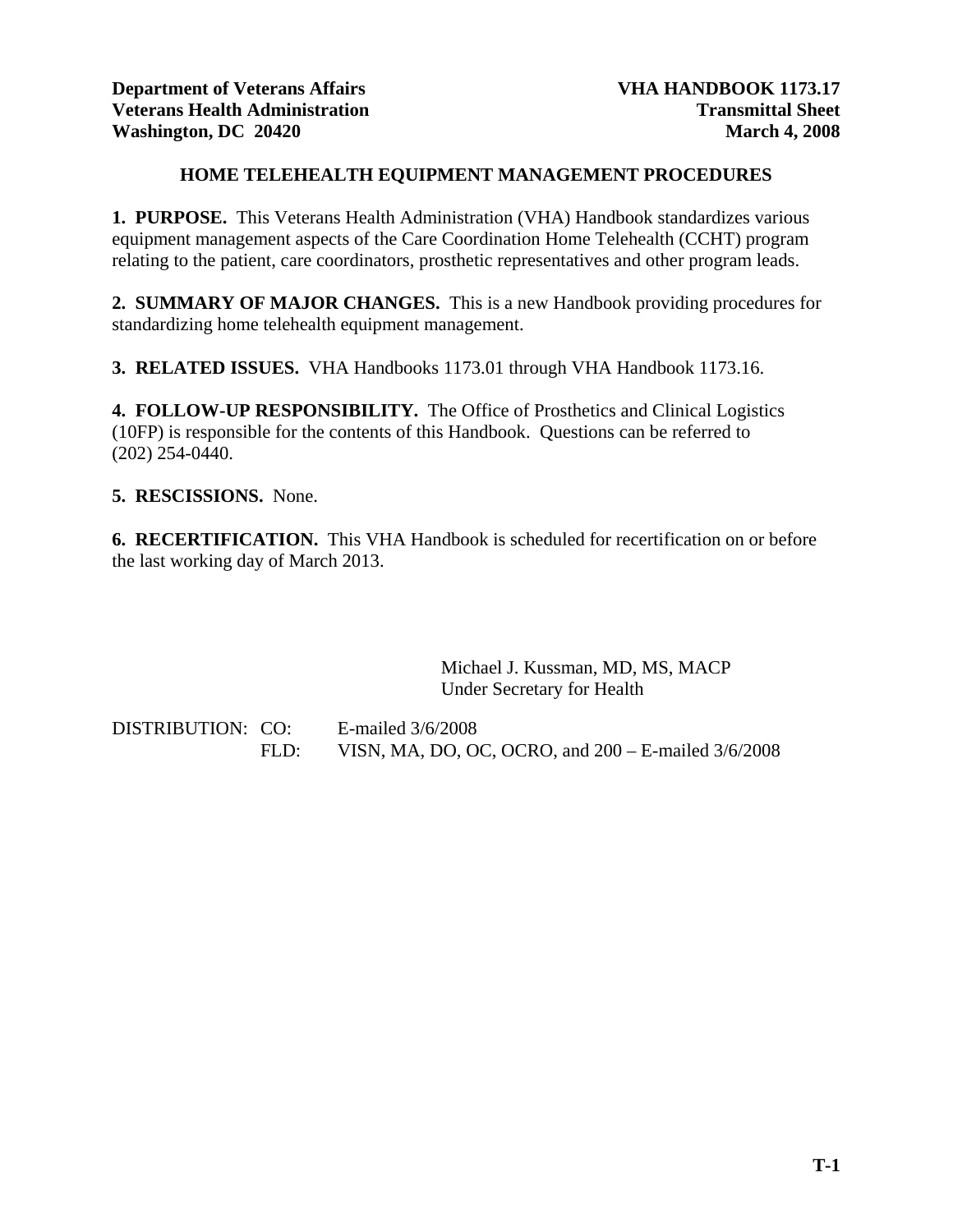# **CONTENTS**

# HOME TELEHEALTH EQUIPMENT MANAGEMENT PROCEDURES

| PARAGRAPH | <b>PAGE</b> |
|-----------|-------------|
|           |             |
|           |             |
|           |             |
|           |             |
|           |             |
|           |             |
|           |             |
|           |             |
|           |             |
|           |             |
|           |             |
|           |             |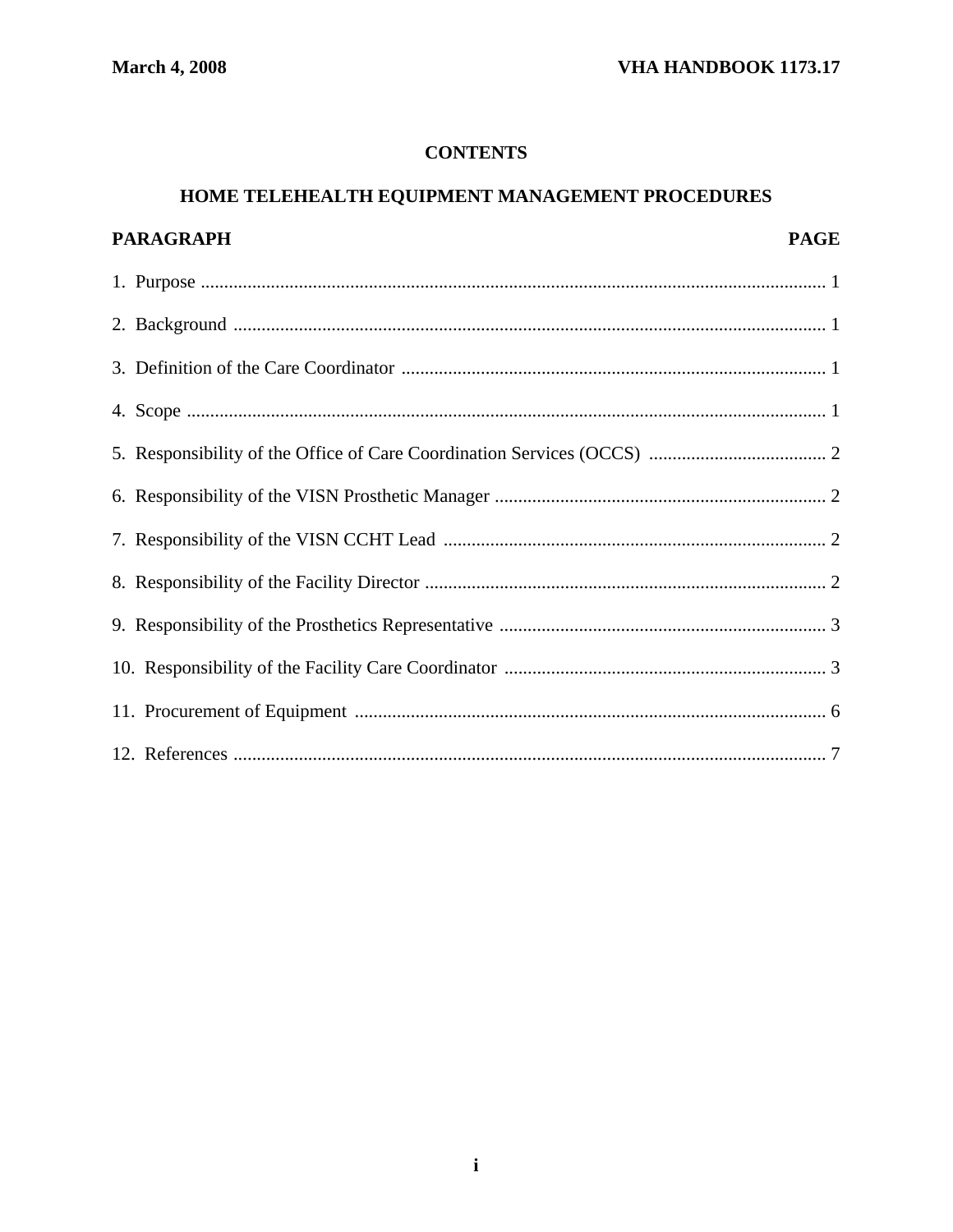## **HOME TELEHEALTH EQUIPMENT MANAGEMENT PROCEDURES**

## **1. PURPOSE**

 This Veterans Health Administration (VHA) Handbook standardizes various equipment management aspects of the Care Coordination Home Telehealth (CCHT) program relating to the patient, care coordinators, prosthetic representatives and other program leads.

## **2. BACKGROUND**

 a. In Fiscal Year (FY) 2003, the newly created Office of Care Coordination Services (OCCS) was charged with implementing a CCHT program in each of the 21 Veterans Integrated Service Networks (VISNs). During the subsequent 2 years, each VISN was allocated \$1 million to implement a CCHT program which has been accomplished.

b. The VHA Prosthetic Clinical Management Program (PCMP) created Clinical Practice Recommendations (CPRs) for ordering Care Coordination and Telehealth Devices for veteran patients that were approved by the Under Secretary for Health on March 9, 2004. The CPRs covered the clinical aspects of CCHT technology and prescribed criteria for eligible veteran patients; but it only covered home telehealth equipment procurement in a general way. As the CCHT program continues to expand, there is a need to standardize the way VISNs procure and utilize this equipment. Such uniformity allows both the Prosthetic and Sensory Aids Service (PSAS) and the OCCS to collaboratively obtain accurate data on the number and dollar value of the CCHT devices purchased and issued to veterans, and remaining balances at each VA facility.

## **3. DEFINITION OF THE CARE COORDINATOR**

 The Care Coordinator is a professional at the facility-level who coordinates care for a panel of patients throughout the continuum of care to ensure that care is timely, appropriate, of high quality and cost effective. The Care Coordinator works closely with primary care providers, other health care professionals and team members, clinics, internal or external services, and community agencies. The Care Coordinator provides professional assessment, coordination and planning of multiple health care services; acts on behalf of the veteran to ensure that necessary clinical services are provided and that progress is being made. In addition, the Care Coordinator provides ongoing evaluation of care management services. *NOTE: Collaboration between PSAS and OCCS programs is essential for effective and efficient management of home telehealth equipment. The PSAS staff works in conjunction with the Care Coordinators to ensure proper procurement and inventory management of the home telehealth equipment.* 

## **4. SCOPE**

It is VHA policy to standardize the issuance, installation, and the retrieval or refurbishment of home telehealth equipment.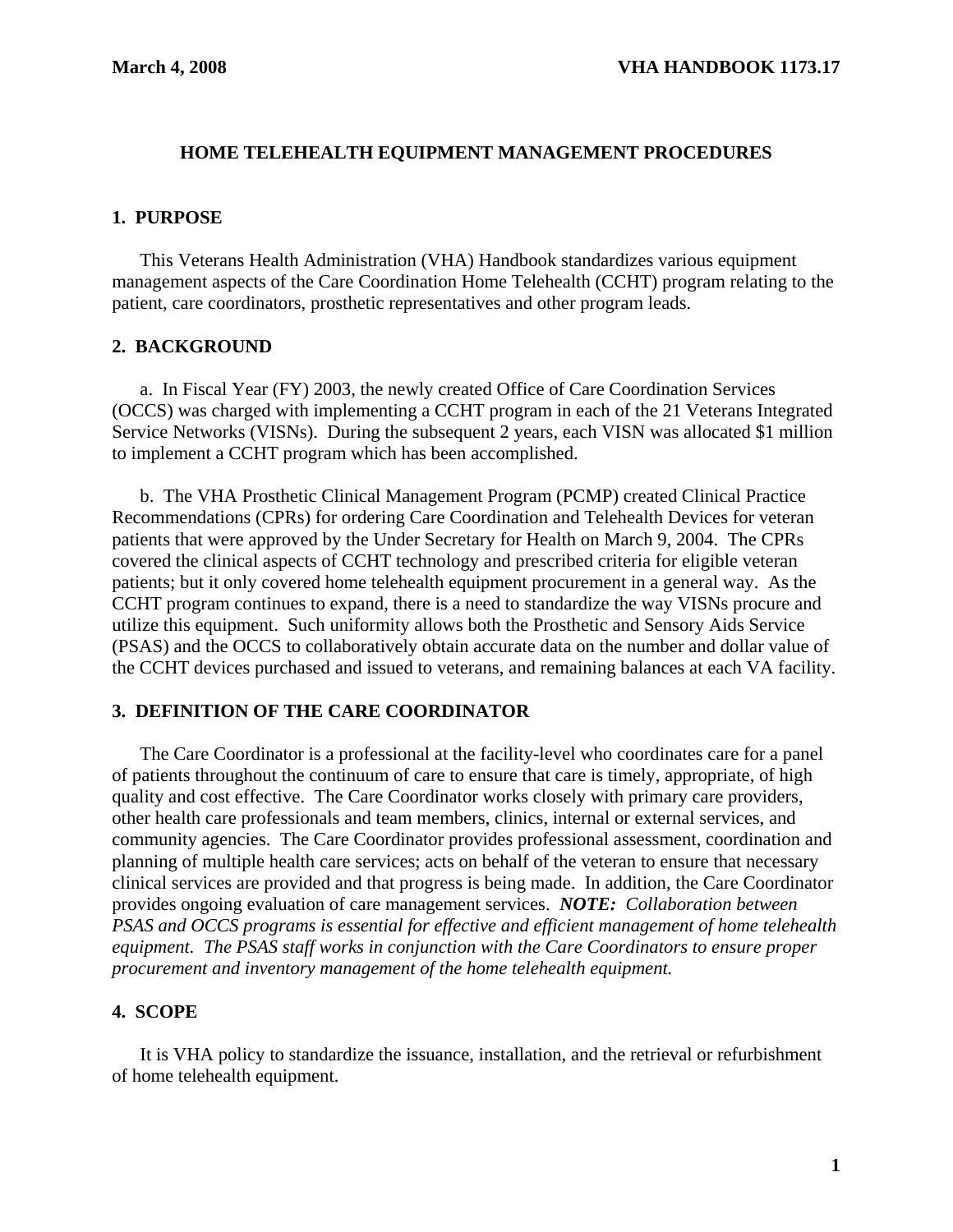## **VHA HANDBOOK 1173.17** March 4, 2008

### **5. RESPONSIBILITY OF THE OFFICE OF CARE COORDINATION SERVICE (OCCS)**

 The OCCS has a VHA Internal Accreditation Program for CCHT at the VISN level called "Conditions of Participation," established to ensure a consistent quality of clinical, technical and business processes for CCHT throughout VHA. A section of the VISN-level compliance review for CCHT's Conditions of Participation, undertaken by a designated OCCS Quality Manager, relates to Home Telehealth Equipment Management requirements and specifies that:

 a. The CCHT program and PSAS implement a systematic telehealth technology and equipment tracking process;

 b. The CCHT program and PSAS ensure that all CCHT equipment is consistently tracked through the Prosthetics Inventory Package (PIP); and

 c. The CCHT program consistently track trends and report equipment and vendor problems through facility, VISN, and OCCS processes.

# **6. RESPONSIBILITY OF THE VISN PROSTHETIC MANAGER**

 The VISN Prosthetic Manager, in conjunction with the VISN CCHT Lead, is responsible for establishing VISN policies and procedures for the procurement, inventory, assignment, distribution, retrieval, and disinfection of CCHT equipment within the VISN.

## **7. RESPONSIBILITY OF THE VISN CCHT LEAD**

 The VISN CCHT Lead is responsible for coordinating, organizing, integrating and evaluating home telehealth equipment processes at the VISN level, on a regular basis, to identify and respond to issues. The VISN CCHT Lead works with key staff at both the VISN and facility levels in the implementation of pertinent home telehealth equipment guidelines to ensure compliance with all regulations, policies, and procedures established both locally and by OCCS.

#### **8. RESPONSIBILITY OF THE FACILITY DIRECTOR**

The Facility Director, or designee, is responsible for:

a. Ensuring facility compliance with Home Telehealth Equipment policy and procedures.

 b. Ensuring that prior to usage, all CCHT medical equipment is inspected and that the preventative maintenance requirements are performed for returned and refurbished devices in accordance with facility policy regarding the maintenance of medical equipment. Inspections must be conducted by a facility level designated person.

 c. Designating a fund control point specifically for the purchase of CCHT equipment and supplies.

 (1) Fund administrators are to use Accounting Classification Code (ACC) 0100A6000, Cost Center (CC) 8250, and Budget Object Code (BOC) 3131 for all CCHT equipment purchases.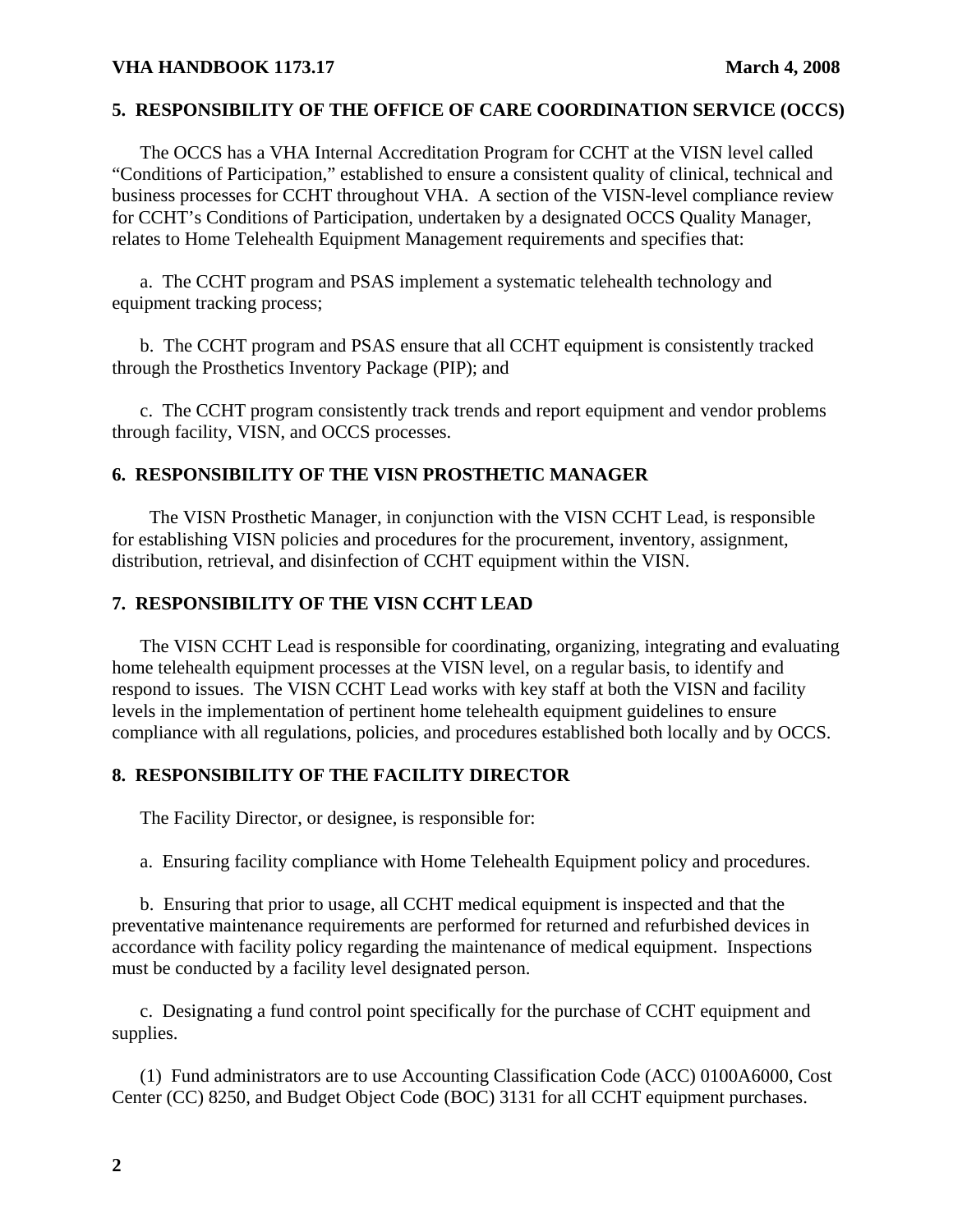(2) The Health Care Financing Administration's Common Procedures Coding System (HCPCS) codes must be entered on the electronic Prosthetics consult; they are:

- (a) TH 100 Messaging and Measuring Devices.
- (b) TH 102 Monitoring and Measuring Devices.
- (c) TH 103 Telehealth Peripheral Devices.
- (d) TH 104 Video Phones.
- (e) TH 105 Telehealth Accessories, Cables, Surge Protectors, etc.

# **9. RESPONSIBILITY OF THE PROSTHETICS REPRESENTATIVE**

The Prosthetics Representative is responsible for managing the purchase, inventory and storage of home telehealth equipment for patient use.

# **10. RESPONSIBILITY OF THE FACILITY CARE COORDINATOR**

The facility Care Coordinator is responsible for:

#### a. **Prescribing Authority**

(1) The Prescribing Authority as outlined in this policy only applies to:

 (a) CCHT programs that are designated by the OCCS. This designation is awarded to programs that have met the OCCS Conditions of Participation specified in paragraph 5.

 (b) Equipment purchased to deliver routine medical care services to patients and thereby covered by VHA's medical care appropriation. If the home telehealth equipment is being provided to patients solely for research purposes and not for routine medical care, it cannot be prescribed in the manner outlined in this policy.

 (2) The Clinical Practice Recommendations for the Care Coordination-Home Telehealth Program contains a memorandum which establishes the Medical Center staff authorized to prescribe home telehealth technologies. *NOTE: The Prescribing Authority can be accessed at*  [http://vaww.teamshare.va.gov/PCLO/ProstheticsPCMP/Home%20Telehealth%20Devices/CPR-](http://vaww.teamshare.va.gov/PCLO/ProstheticsPCMP/Home%20Telehealth%20Devices/CPR-TelehealthDevicesAppendixes.pdf)[TelehealthDevicesAppendixes.pdf](http://vaww.teamshare.va.gov/PCLO/ProstheticsPCMP/Home%20Telehealth%20Devices/CPR-TelehealthDevicesAppendixes.pdf) *. A copy of this memorandum is filed in the PSAS at each VA medical center.* 

 b. **Patient Needs Assessment** The Care Coordinator assesses the patient upon enrollment and assigns appropriate technology to be used in accordance with the Care Coordination Technology Assignment Algorithm established by OCCS. This algorithm is an update to the algorithm included in the Clinical Practice Recommendations for Care Coordination-Home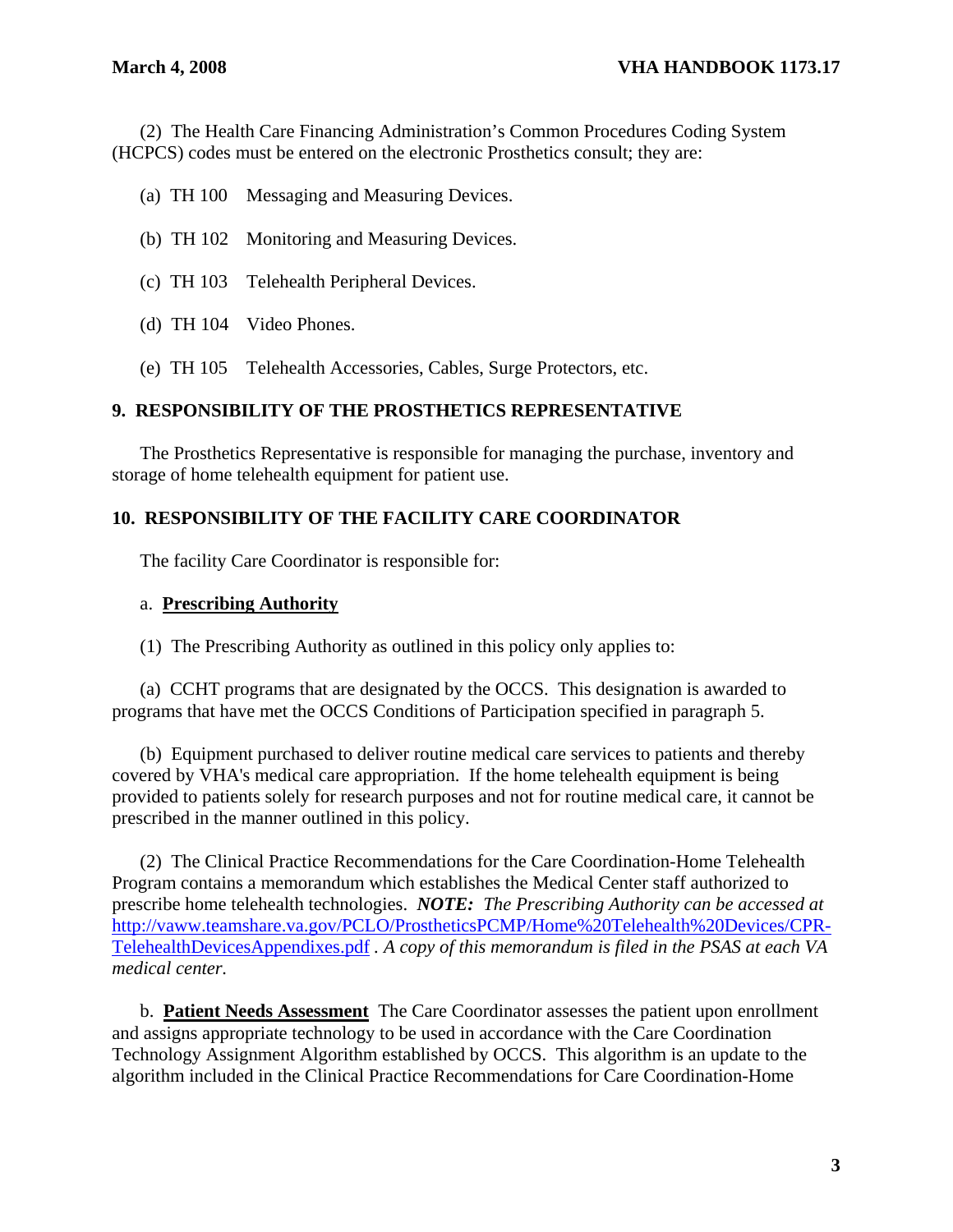# **VHA HANDBOOK 1173.17** March 4, 2008

Telehealth, Appendix F, dated March 9, 2004, and can be accessed at [http://vaww.va.gov/occ/Docs/Technology\\_Assignment\\_Algorithm.pdf](http://vaww.va.gov/occ/Docs/Technology_Assignment_Algorithm.pdf)

# c. **Issuing Equipment to a Patient**

 (1) The patient must be provided a copy of the set up guide and installation instructions, and an informational pamphlet.

 (2) The Care Coordinator enters a prosthetics consult using a locally-developed CCHT Equipment Request to include the serial number of the device issued to the patient and whether the equipment is new or refurbished. If the serial number of the device is not available, it should be annotated when the consult is closed.

 (3) The item must be issued from the Prosthetic Inventory Package (PIP) to the appropriate patient, and include entering the serial number and HCPCS code of the device on the patient's VA Form 10-2319, Prosthetics Record of Patient Services.

(4) There are four options to provide the device to the patient:

- (a) During the patient's visit to the clinic,
- (b) During a home visit by the CCHT staff,
- (c). Mailed to the patient's home, or
- (d) Through contract with a durable medical equipment (DME) provider to deliver or mail.

 d. **Installation of Equipment.** The Care Coordinator is responsible for the coordination of any device installation, until successfully completed.

 (1) In-home messaging devices and stand-alone videophone devices are installed either by the Care Coordinator, or designee during a home visit or by the patient. Telemonitors must be installed by the Care Coordinator, or designee.

 (2) Patients planning to install the device themselves must be trained by the Care Coordinator, or designee, (using scripted guidelines developed by the Care Coordinator) on how to install, connect, and operate the device. The Care Coordinator must educate the patient on how to use any peripheral device(s), and how to interact with the device(s), to include, as appropriate, the expectations for answering questions and completing and submitting vital sign measurements and other data. The patient must demonstrate competency in the installation and use of equipment, and any peripheral devices, which must be documented by the Care Coordinator in the patient's record.

 (3) The Care Coordinator must routinely follow-up with patients who have installed the device themselves, or by a designee, either during a following home visit or by a telephone call.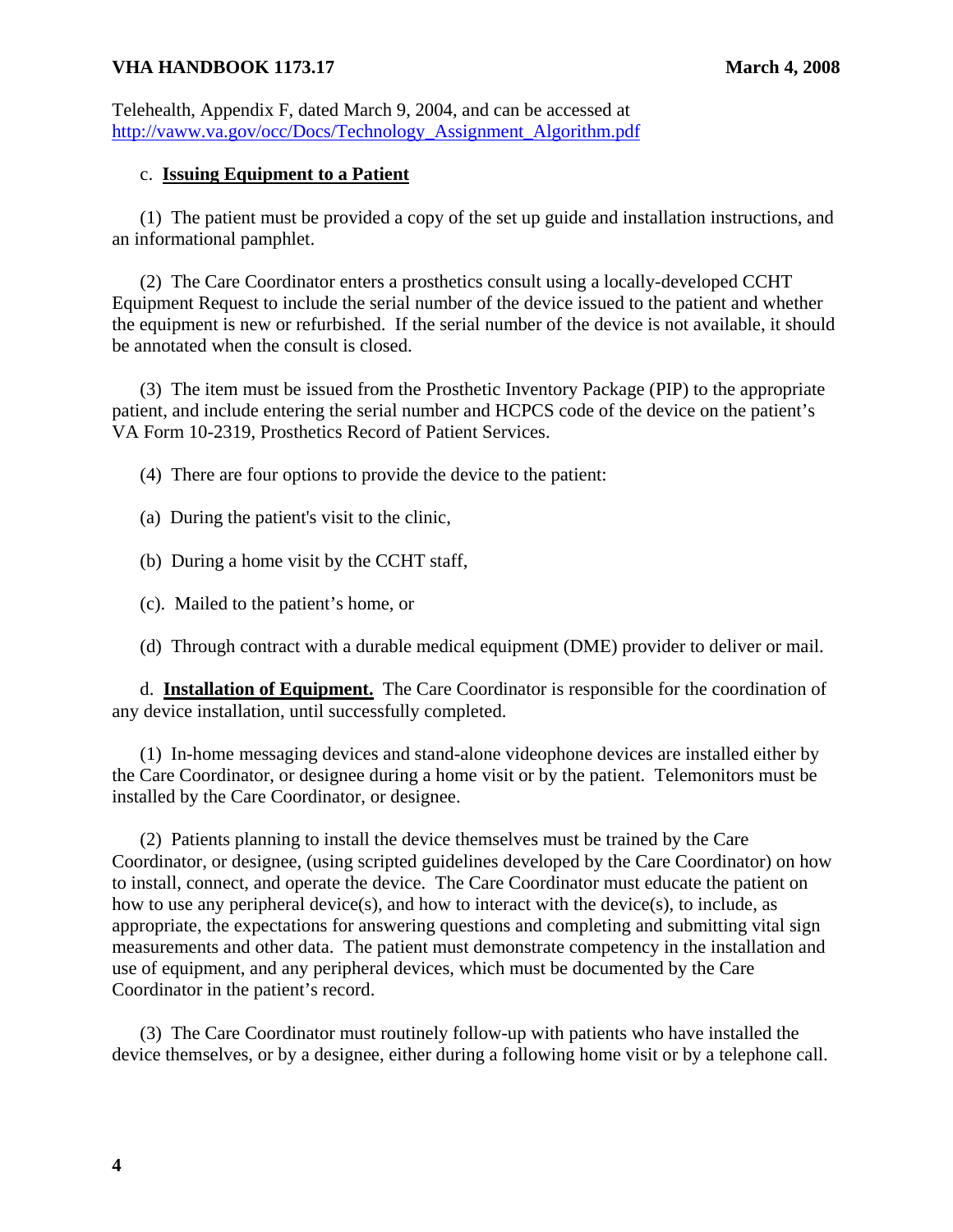(4) The Care Coordinator verifies the correct installation of in-home messaging devices or stand-alone videophones by receipt of patient data. If the device is not transmitting data within 2 workdays after the installation was completed, the Care Coordinator, or designee, must call or visit the patient's home to ensure appropriate installation.

# e. **Handling Equipment Failure**

 (1) Upon enrollment in the program, the patient is provided with a contact number for the Care Coordinator. The patient is instructed to notify the Care Coordinator, or designee, in the event of any equipment malfunction.

 (2) Once notified of an equipment malfunction, the Care Coordinator, or designee, must troubleshoot the device remotely or by a telephone call to the patient. If this proves unsuccessful, the item may be replaced at the discretion of the Care Coordinator, or designee.

 (3) If a replacement item is to be issued, the serial number of the non-functional unit must be replaced with the serial number of the new device in the patient record. In accordance with the Safe Medical Devices Act (SMDA), manufacturers and the FDA must be notified if the medical device:

(a) Caused or contributed to a death, serious illness or serious injury; or

 (b) Malfunctioned, and there is a probability that if the malfunction were to recur, the device would cause or contribute to a death, serious injury or serious illness.

(4) The Care Coordinator, or designee, must report all unresolved equipment and/or vendor issues related to the National Contracts by using VA Form 0729, Quality Improvement Report (QIR) accessible at

[http://vaww.teamshare.va.gov/PCLO/ProstheticsContracts/Quality%20Improvement%20Report](http://vaww.teamshare.va.gov/PCLO/ProstheticsContracts/Quality%20Improvement%20Report%20VA%20Form%200729/Forms/AllItems.aspx) [%20VA%20Form%200729/Forms/AllItems.aspx.](http://vaww.teamshare.va.gov/PCLO/ProstheticsContracts/Quality%20Improvement%20Report%20VA%20Form%200729/Forms/AllItems.aspx) This form must be forwarded through the VISN CCHT Lead to the Chief of Prosthetics for signature prior to submission to the National Acquisition Center (NAC).

# f. **Retrieval and Refurbishment of Equipment**

 (1) Patients discharged from the CCHT Program can return equipment to the issuing facility through one of the following mechanisms:

(a) Delivery to the Care Coordinator during a regular visit to the issuing VA facility, or

 (b) A patient can package the equipment in the provided shipping box (*NOTE: The shipping box must be disposed as part of the infection control process by the designated person.)* and mail it to the Care Coordinator, or designee, or

 (c) The Care Coordinator, or designated person, can pick up the equipment at the patient's home.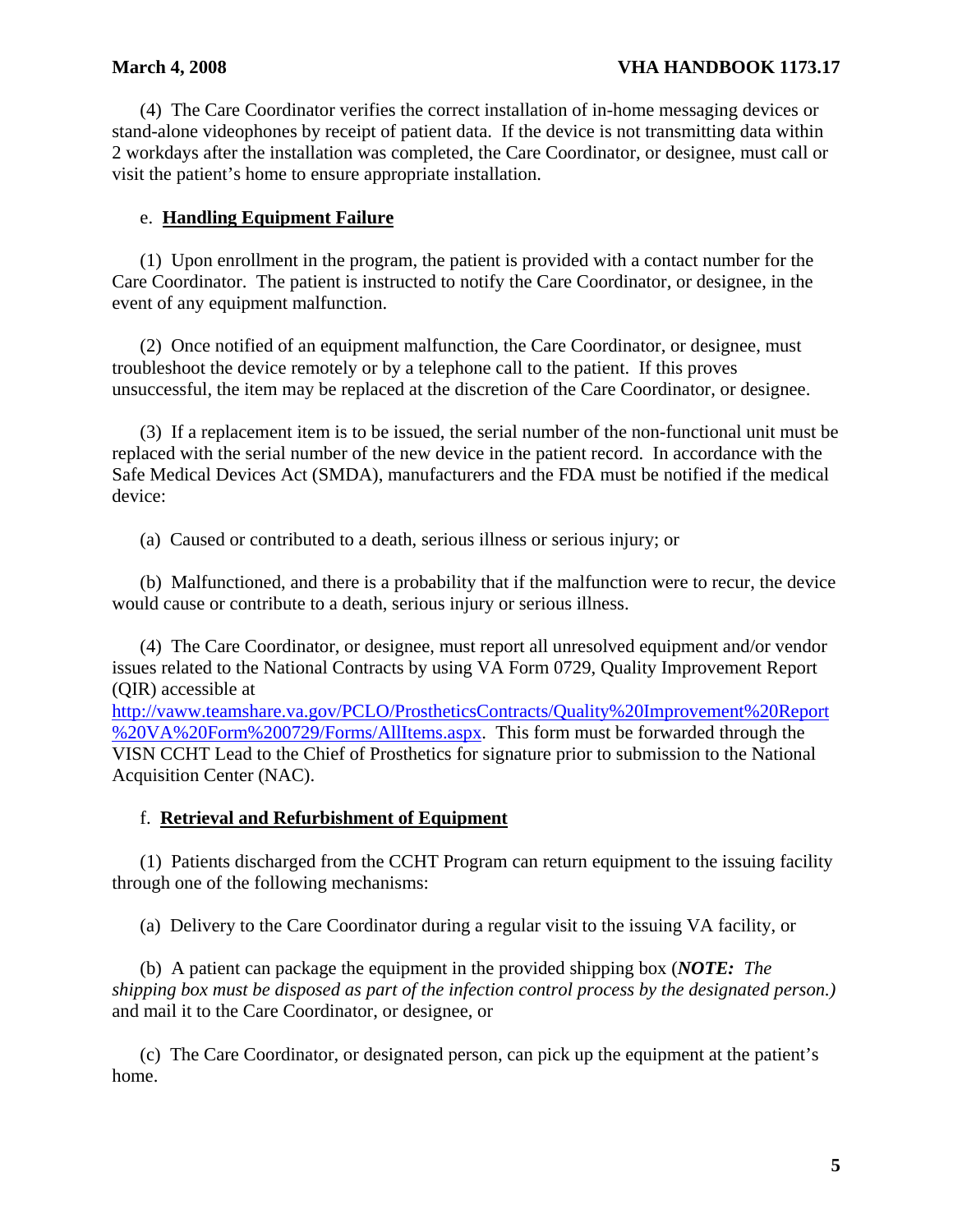# **VHA HANDBOOK 1173.17 March 4, 2008**

 (2) The Care Coordinator must document the return of the device and its serial number in the patient's Computerized Patient Record System (CPRS) medical record, inform the Prosthetics office of the return, and ensure that pertinent local safety and maintenance procedures are followed for the device.

 (3) The facility Prosthetics Manager, or designee, must ensure that the patient's CPRS record is updated to reflect the return of the device and that the National Prosthetic Patient Database (NPPD) is updated to reflect the return.

 (4) The returned equipment must be disinfected and reprogrammed by the designated person(s) following the manufacturer's guidelines and in accordance with VISN policy. All patient data must be permanently deleted from the device.

 (5) After disinfecting the equipment and verifying proper function, it is returned to inventory, where it can be re-issued to another patient.

# **11. PROCUREMENT OF EQUIPMENT**

## a. **Individual Users**

 (1) Each VISN needs to procure CCHT equipment for individual patients use following VHA Handbook 1730.1, and applicable VA Acquisition Regulations (VAAR) or Federal Acquisition Regulations (FAR). As appropriate, National PCMP Contracts and/or Blanket Purchase Agreements must be utilized**.** The VISN CCHT Lead collaborates with their counterparts in the VISN office, facility Care Coordinators, and PSAS to decide on the number and type of technology needed to be purchased for inventory.

 (2) The CCHT items in the PIP are included in the 30-day inventory rule defined in VHA Handbook 1173.2 and in the monthly PIP reports. Placing equipment in the PIP allows VA Central Office to utilize a national nomenclature to track CCHT dollars expended on devices being held in inventory waiting to be prescribed and issued to patients.

 (3) Procurement decisions regarding CCHT equipment are made by each VISN. Each facility Care Coordinator needs to work with the facility PSAS to place an order.

 (4) Once the CCHT equipment is procured, the equipment must be entered into the PIP at the purchasing facility.

 b. **Multiple Users.** No procurement of CCHT equipment for the Medical Center is to be procured from PSAS funding.

 (1) Prosthetic funding is to be used strictly for individual patient orders. Procurement of equipment purchased for multiple users is at the discretion of the VISN; however, this procurement must be approved by the VISN CCHT Lead, or designee, and is considered Medical Center equipment.